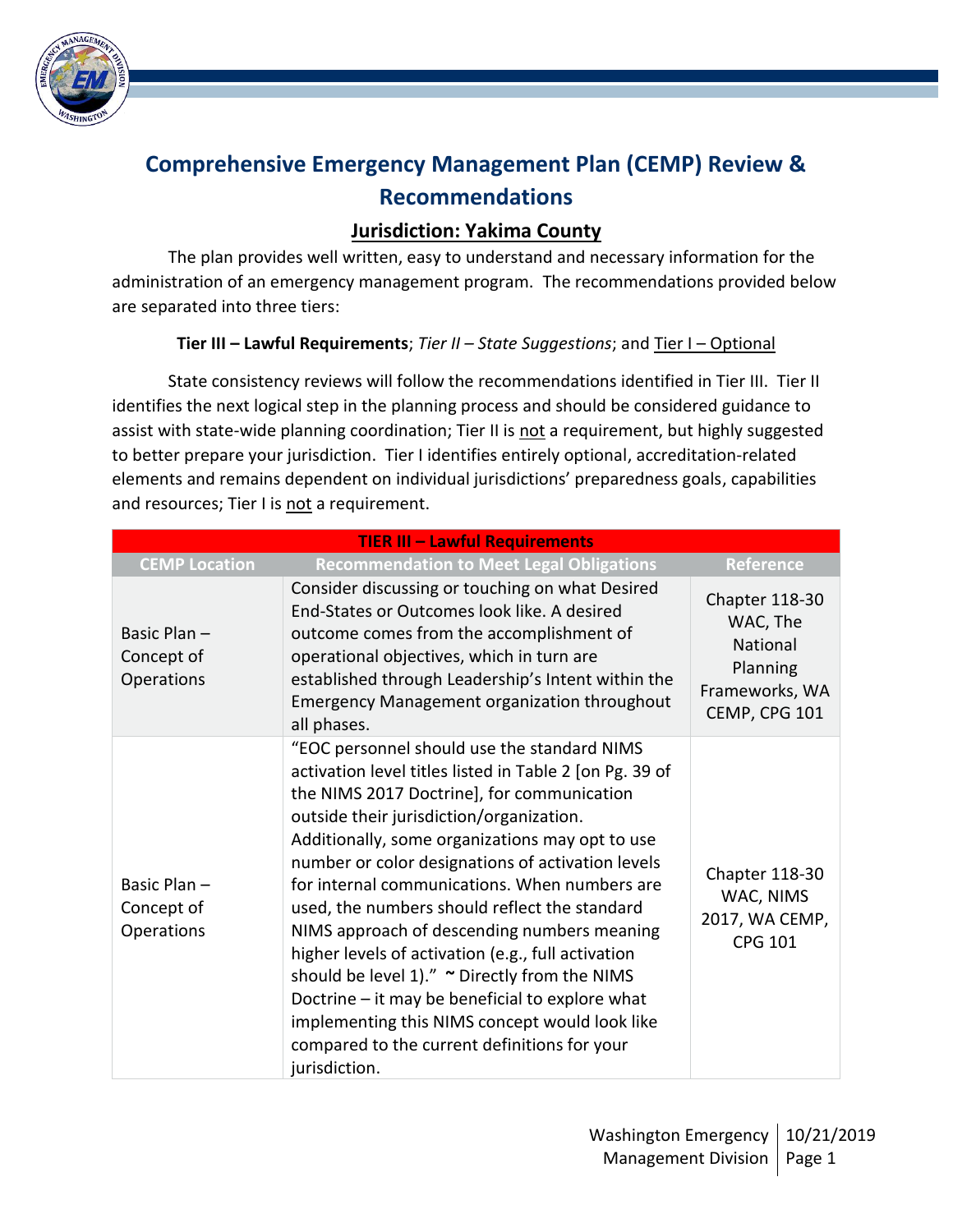| <b>TIER III - Lawful Requirements</b>    |                                                                                                                                                                                                                                                                                                                                                                                                                                                                                                                                                                                   |                                                                                            |
|------------------------------------------|-----------------------------------------------------------------------------------------------------------------------------------------------------------------------------------------------------------------------------------------------------------------------------------------------------------------------------------------------------------------------------------------------------------------------------------------------------------------------------------------------------------------------------------------------------------------------------------|--------------------------------------------------------------------------------------------|
| <b>CEMP Location</b>                     | <b>Recommendation to Meet Legal Obligations</b>                                                                                                                                                                                                                                                                                                                                                                                                                                                                                                                                   | Reference                                                                                  |
|                                          | Currently, your activation levels are reversed.                                                                                                                                                                                                                                                                                                                                                                                                                                                                                                                                   |                                                                                            |
| Basic Plan-<br>Communications<br>Section | The data used to determine LEP populations in<br>your Plan came from the US Department of<br>Justice's Civil Rights Division. The data source that<br>is required for all jurisdictions to use is the<br>Washington State Office of Financial Management<br>(OFM); however, the Plan was not inaccurate in<br>determining the Spanish was the only language<br>which meet the criteria. For future reference you<br>can find the OFM data here:<br>https://www.ofm.wa.gov/washington-data-<br>research/population-demographics/population-<br>estimates/special-subject-estimates | E.O. 13166, Title<br>38.52 RCW, SSB<br>5046 LEP, WA<br>CEMP, CPG 101                       |
| Basic Plan-<br>Communications            | Consider expanding on your jurisdiction's use of<br>After-Action Reports (AAR) to review an<br>incident/exercise for addressing challenges<br>associated with communications efforts, proposed<br>recommendations to address the challenges, and<br>list the resources needed to address the<br>challenges.                                                                                                                                                                                                                                                                       | Title 38.52 RCW,<br>Chapter 118-30<br>WAC, WA CEMP,<br><b>CPG 101</b>                      |
| Basic Plan-<br>Administration<br>Section | The Administration section is well-developed,<br>consider also discussing the process, procedures,<br>and/or policies involved in the retention of<br>records. This topic is worth detailing as it can<br>directly impact reimbursements.                                                                                                                                                                                                                                                                                                                                         | Title 40.14 RCW,<br>Chapter 118-30<br>WAC, WA CEMP,<br><b>CPG 101</b>                      |
| Basic Plan - Finance<br>Section          | Consider including in your discussion of Disaster<br>Assistance program the loans which the Small<br>Business Administration (SBA) provides for<br>homeowners, renters, businesses, organizations,<br>and others.<br>https://disasterloan.sba.gov/ela/Information/Index<br>https://www.disasterassistance.gov/                                                                                                                                                                                                                                                                    | Title 38.52 RCW,<br><b>National Disaster</b><br>Recovery<br>Framework, WA<br><b>CEMP</b>   |
| <b>Basic Plan - Logistics</b>            | Another area to explore when discussing how your<br>emergency management organization handles<br>logistics is to discuss specialized resources. There<br>are many types and kinds of specialized resources<br>that may be needed for both emergencies and<br>disasters (e.g. USAR, specialized health<br>professionals, disaster housing inspectors, mobile                                                                                                                                                                                                                       | EPCRA, Chapter<br>118-30 WAC, The<br>National<br>Planning<br>Frameworks, WA<br><b>CEMP</b> |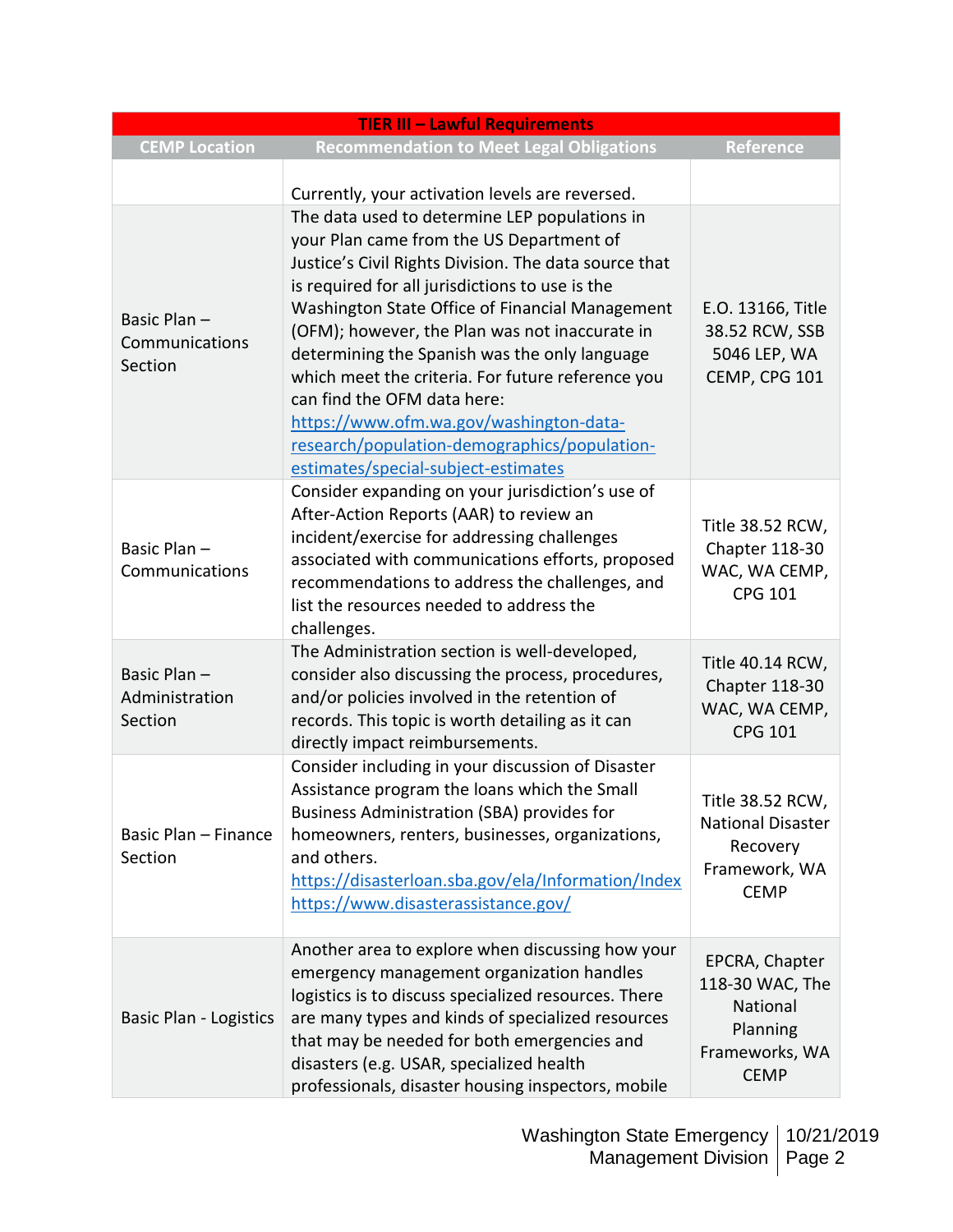| <b>TIER III - Lawful Requirements</b>         |                                                                                                                                                                                                                                                                                                                                                                                                                                                                                                                                                                                                                                                                                                                                         |                                                                                                                                                |
|-----------------------------------------------|-----------------------------------------------------------------------------------------------------------------------------------------------------------------------------------------------------------------------------------------------------------------------------------------------------------------------------------------------------------------------------------------------------------------------------------------------------------------------------------------------------------------------------------------------------------------------------------------------------------------------------------------------------------------------------------------------------------------------------------------|------------------------------------------------------------------------------------------------------------------------------------------------|
| <b>CEMP Location</b>                          | <b>Recommendation to Meet Legal Obligations</b>                                                                                                                                                                                                                                                                                                                                                                                                                                                                                                                                                                                                                                                                                         | <b>Reference</b>                                                                                                                               |
|                                               | telecommunications equipment, HAZMAT teams,<br>etc.). Some of these resources may be ordered<br>through the Emergency Management Assistance<br>Compact (EMAC), while others may be identified in<br>mutual aid. While it is not necessary to identify<br>every type and kind of specialized resources it<br>might be beneficial to identify those which are<br>most frequently used, or which may become<br>necessary when you consider the specific hazard<br>profile of your jurisdiction. Specifically, this topic in<br>the Logistics Section is concerned with identifying<br>what is done to manage and procure specialized<br>resources. The specific types and kinds themselves<br>are best identified in your Support Annexes. |                                                                                                                                                |
| Basic Plan-<br>Development and<br>Maintenance | Identify within your Plan that the CEMP is available<br>online and how to find it. While your CEMP (2014)<br>is available online, and you are obviously<br>complying with requirements, please include a<br>brief statement about the CEMPs availability<br>online.                                                                                                                                                                                                                                                                                                                                                                                                                                                                     | PPD 8, EPCRA,<br>Title 38.52 RCW,<br>Chapter 118-30<br>WAC, The<br>National<br>Planning<br>Frameworks, WA<br><b>CEMP</b>                       |
| Basic Plan-<br>Development and<br>Maintenance | Briefly describe any processes or procedures in<br>place for monitoring for and implementing changes<br>in the laws which affect emergency management<br>in your jurisdiction. For example, are legal issues<br>identified in After-Action reports from emergencies<br>or disasters which you yourself or others have<br>identified? If a city, county, or the State<br>government institutes new laws or ordinances<br>what is the process that occurs to ensure the CEMP<br>remains consistent?                                                                                                                                                                                                                                       | Chapter 118-30<br>WAC, WA CEMP,<br><b>CPG 101</b>                                                                                              |
| ESF $3$ – Water and<br>Wastewater<br>Systems  | Discuss the operational elements involved in<br>repairing and restoring your jurisdiction's water<br>and wastewater systems. This function should not<br>be confused with providing, distributing, or testing<br>water, rather a responsibility should focus on<br>restoration as a separate task.                                                                                                                                                                                                                                                                                                                                                                                                                                      | PPD 21, Chapter<br>118-30 WAC,<br>National<br>Response<br>Framework,<br><b>National Disaster</b><br>Recovery<br>Framework, WA<br>CEMP, CPG 101 |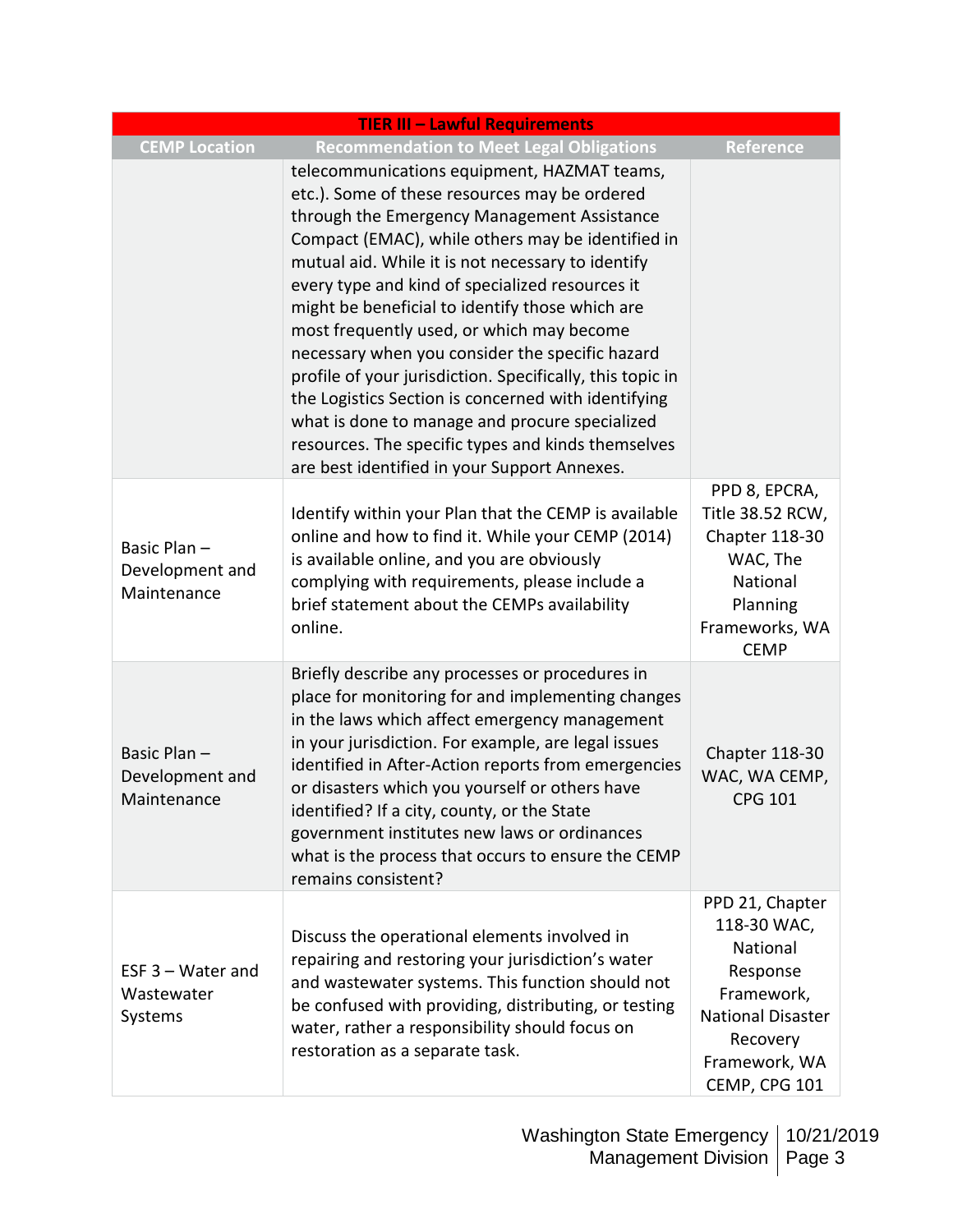| <b>TIER III - Lawful Requirements</b> |                                                                                                                                                                                                                                                                                                                                                                                                                                                                                                                                                                                                                   |                                                                                                                                             |
|---------------------------------------|-------------------------------------------------------------------------------------------------------------------------------------------------------------------------------------------------------------------------------------------------------------------------------------------------------------------------------------------------------------------------------------------------------------------------------------------------------------------------------------------------------------------------------------------------------------------------------------------------------------------|---------------------------------------------------------------------------------------------------------------------------------------------|
| <b>CEMP Location</b>                  | <b>Recommendation to Meet Legal Obligations</b>                                                                                                                                                                                                                                                                                                                                                                                                                                                                                                                                                                   | <b>Reference</b>                                                                                                                            |
| $EST 3 - Debris$<br>Management        | Include a reference to a Debris Management Plan.<br>Debris management is a complicated, costly, and<br>time-consuming process which can constitute a<br>plan in and of itself. If a significant disaster were to<br>occur and your jurisdiction were to be eligible for<br>Public Assistance, Debris Management could<br>become covered under cost share. For additional<br>planning considerations please consult FEMA 325<br>Public Assistance: Debris Management. This guide<br>can assist with the development of a Debris<br>Management Plan that is relevant even if Public<br>Assistance is not available. | Chapter 118-30<br>WAC, The<br>National<br>Planning<br>Frameworks, WA<br>CEMP, CPG 101                                                       |
| ESF 7 - Mutual Aid                    | Discuss the procedures to provide projected or<br>anticipated costs, as well as the reimbursement<br>process when mutual aid agreements are<br>activated. Also, consider including as attachments<br>any checklists and forms for requesting and<br>providing assistance.                                                                                                                                                                                                                                                                                                                                         | Title 38.56 RCW,<br>WA CEMP, CPG<br>101                                                                                                     |
| ESF $7-$<br>Credentialing<br>System   | In conjunction with resource typing, a requirement<br>of NIMS is to establish a credentialing system (e.g.<br>personnel, contractors, etc.).                                                                                                                                                                                                                                                                                                                                                                                                                                                                      | PPD-8, Chapter<br>118-30 WAC, WA<br>CEMP, CPG 101                                                                                           |
| ESF 7 - Unsolicited<br>Donations      | Excellent job addressing unsolicited donations and<br>assigning the responsibility for its management.<br>Consider briefly highlighting some of the key<br>features of the plan or including a reference to a<br>specific plan.                                                                                                                                                                                                                                                                                                                                                                                   | Chapter 118-30<br>WAC, WA CEMP,<br><b>CPG 101</b>                                                                                           |
| ESF $15$ – Concept of<br>Operations   | Consider briefly explaining how notices for food<br>and water are delivered/coordinated through this<br>ESF to the public.                                                                                                                                                                                                                                                                                                                                                                                                                                                                                        | Title 38.52 RCW,<br>SSB 5046,<br>National<br>Response<br>Framework,<br><b>National Disaster</b><br>Recovery<br>Framework, WA<br><b>CEMP</b> |

| <b>TIER II – State Suggestions</b> |                                                 |                     |
|------------------------------------|-------------------------------------------------|---------------------|
| <b>CEMP Location</b>               | <b>Recommendation to Meet Legal Obligations</b> | Reference           |
| Basic Plan - Direction,            | Part of the Comprehensive Emergency             | <b>The National</b> |
| Control, &                         | Management Plan should include a                | Planning            |
| Coordination                       | description of the activities taking place in   |                     |

Washington State Emergency 10/21/2019 Management Division | Page 4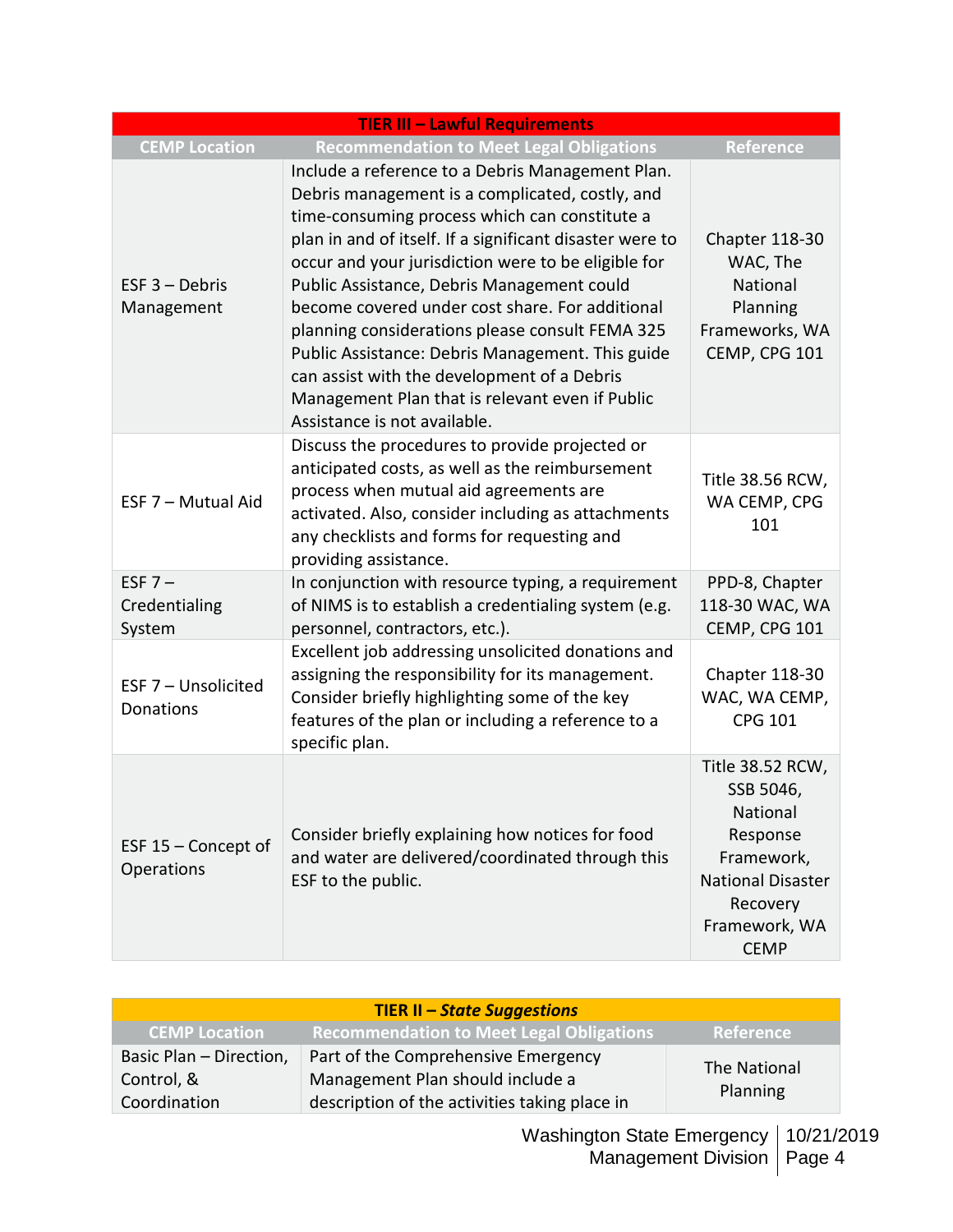| <b>TIER II - State Suggestions</b> |                                                                                                                                                                                                                                                                                                                                                                                                                                                                                                                                                                                                                                                                    |                                                                      |
|------------------------------------|--------------------------------------------------------------------------------------------------------------------------------------------------------------------------------------------------------------------------------------------------------------------------------------------------------------------------------------------------------------------------------------------------------------------------------------------------------------------------------------------------------------------------------------------------------------------------------------------------------------------------------------------------------------------|----------------------------------------------------------------------|
| <b>CEMP Location</b>               | <b>Recommendation to Meet Legal Obligations</b>                                                                                                                                                                                                                                                                                                                                                                                                                                                                                                                                                                                                                    | <b>Reference</b>                                                     |
|                                    | the other mission areas (i.e. Prevention,<br>Protection, Mitigation, Recovery). While<br>your Annexes demonstrate planning<br>considerations for most of the mission areas,<br>the areas of Prevention and Protection could<br>prove to be a worthwhile investment in your<br>time and effort as your CEMP as a whole is<br>highly developed in most other areas. The<br>State CEMP is currently moving in this<br>direction with its own CEMP which is the<br>reasoning behind offering this<br>recommendation.<br>Review the National Prevention, Protection,<br>and Mitigation Frameworks for areas of<br>consideration in future developments of this<br>Plan. | Frameworks, WA<br><b>CEMP</b>                                        |
| Basic Plan-<br>Responsibilities    | This CEMP did an outstanding job in covering<br>the responsibilities that many of the<br>stakeholders involved in emergency<br>management activities should be focused on.<br>There are a few areas left to explore in this<br>area surrounding the responsibilities of the<br>State and Federal agencies. The<br>Responsibilities section is an opportunity to<br>not only address what capabilities are, but<br>what they should be. This section should also<br>be considered a place to set expectations.<br>For more information on stakeholder<br>responsibilities, consult the CEMP Evaluation<br>Checklist - Tier II Suggestions tab.                      | The National<br>Planning<br>Frameworks, WA<br>CEMP, CPG 101          |
| Basic Plan - Finance               | Consider discussing how grants are managed<br>in your jurisdiction. For example, consider<br>how the Homeland Security Regions<br>participate in grants management and also<br>how the individual jurisdictions within the<br>region participate in the process. There may<br>be other EM grant funded initiatives and<br>projects that operate outside of the HLS<br>Region, consider discussing what is done to<br>manage those grants as well.                                                                                                                                                                                                                  | <b>National Disaster</b><br>Recovery<br>Framework, WA<br><b>CEMP</b> |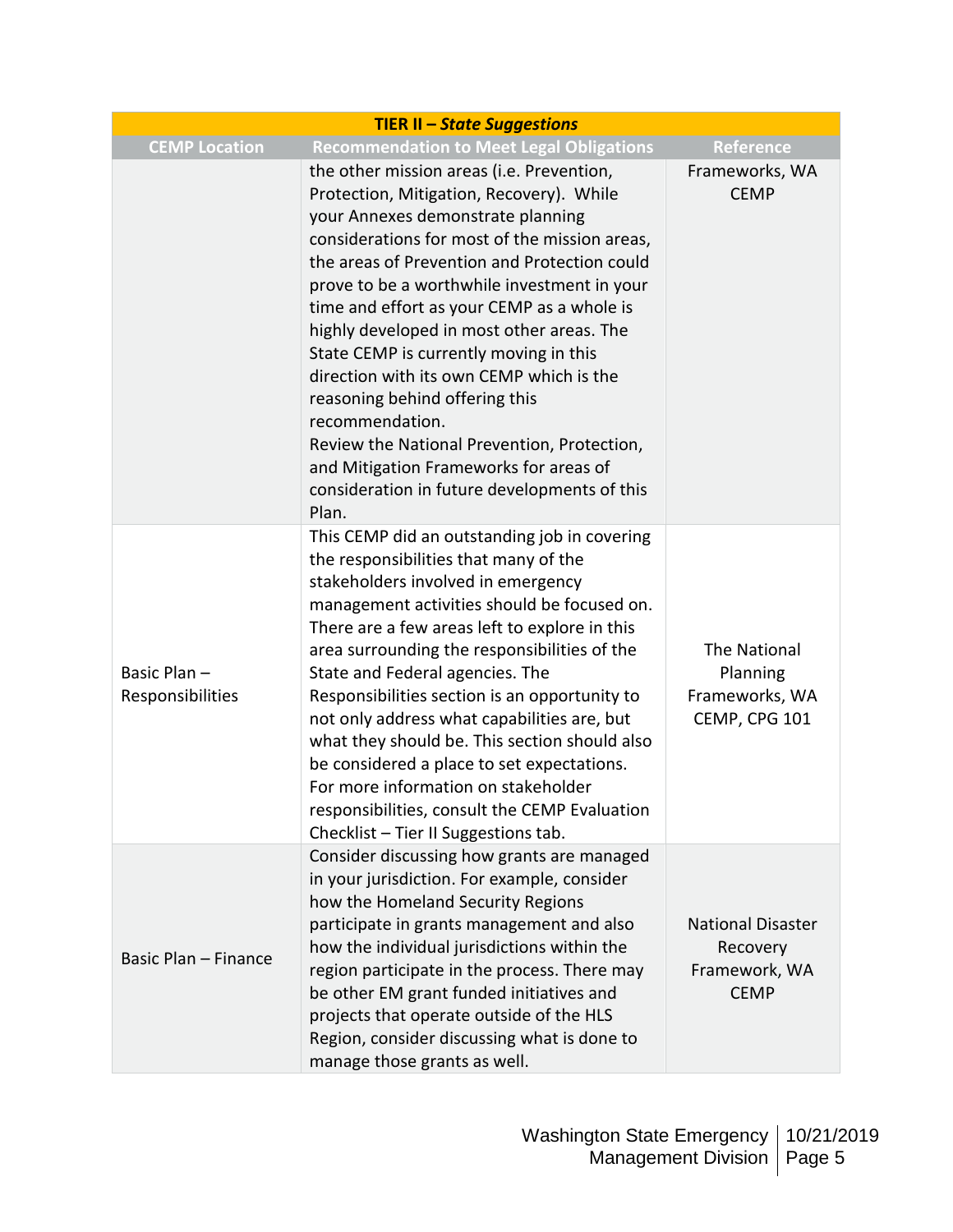| <b>TIER II - State Suggestions</b>                                            |                                                                                                                                                                                                                                                                                                                                                                                                                                                                                                                                                                                                                                                                                                                                                                                                                                                                                                                                                                                                                             |                                                                                                         |
|-------------------------------------------------------------------------------|-----------------------------------------------------------------------------------------------------------------------------------------------------------------------------------------------------------------------------------------------------------------------------------------------------------------------------------------------------------------------------------------------------------------------------------------------------------------------------------------------------------------------------------------------------------------------------------------------------------------------------------------------------------------------------------------------------------------------------------------------------------------------------------------------------------------------------------------------------------------------------------------------------------------------------------------------------------------------------------------------------------------------------|---------------------------------------------------------------------------------------------------------|
| <b>CEMP Location</b>                                                          | <b>Recommendation to Meet Legal Obligations</b>                                                                                                                                                                                                                                                                                                                                                                                                                                                                                                                                                                                                                                                                                                                                                                                                                                                                                                                                                                             | Reference                                                                                               |
| Basic Plan-<br>Logistics                                                      | Consider designating locations that will serve<br>as Community Points of Distribution. Also,<br>provide a brief description of those locations.                                                                                                                                                                                                                                                                                                                                                                                                                                                                                                                                                                                                                                                                                                                                                                                                                                                                             | National Response<br>Framework,<br><b>National Disaster</b><br>Recovery<br>Framework, WA<br><b>CEMP</b> |
| Basic Plan & Support<br>Annexes - Terms and<br>Definitions /<br>Abbreviations | Consider moving those terms and definitions<br>which only apply to a specific function to a<br>Support Annex. The definitions section within<br>a support annex serves to house unique<br>terms or jargon. Conversely, consider moving<br>terms and definitions which are broad and<br>general to the Basic Plan's terms and<br>definitions section in order to discuss more<br>general concepts that are appropriate to its<br>intended audience.                                                                                                                                                                                                                                                                                                                                                                                                                                                                                                                                                                          | WA CEMP, CPG 101                                                                                        |
| ALL ESFs-<br>Responsibilities                                                 | Some of the Support Annexes discuss other<br>departments responsibilities (e.g. ESF 4<br>responsibilities listed in ESF 13). It is not<br>necessary to include other ESF<br>responsibilities in other ESFs unless it<br>involves a discussion about how they<br>coordinate to accomplish specific goals. In<br>which case it becomes not a description of<br>ESF 4 activities/actions, but rather how ESF<br>13 coordinates with ESF 4 to accomplish<br>specific tasks. The ESF 4 and ESF 13<br>illustration was just an example of one such<br>instance.<br>Additionally, Support Agencies that do not<br>fall within the jurisdiction of the county<br>should not be given responsibilities. Rather,<br>you should list how you coordinate with<br>them when the are executing their<br>responsibilities that are detailed in their own<br>plans. For example, State Patrol should not<br>have responsibilities listed, rather what<br>should be listed is how you coordinate<br>together to help accomplish the mission. | WA CEMP, CPG 101                                                                                        |
| ESF $1$ – Incident                                                            | Building off the described incident                                                                                                                                                                                                                                                                                                                                                                                                                                                                                                                                                                                                                                                                                                                                                                                                                                                                                                                                                                                         | WA CEMP                                                                                                 |
| Management                                                                    | management measures implemented for                                                                                                                                                                                                                                                                                                                                                                                                                                                                                                                                                                                                                                                                                                                                                                                                                                                                                                                                                                                         |                                                                                                         |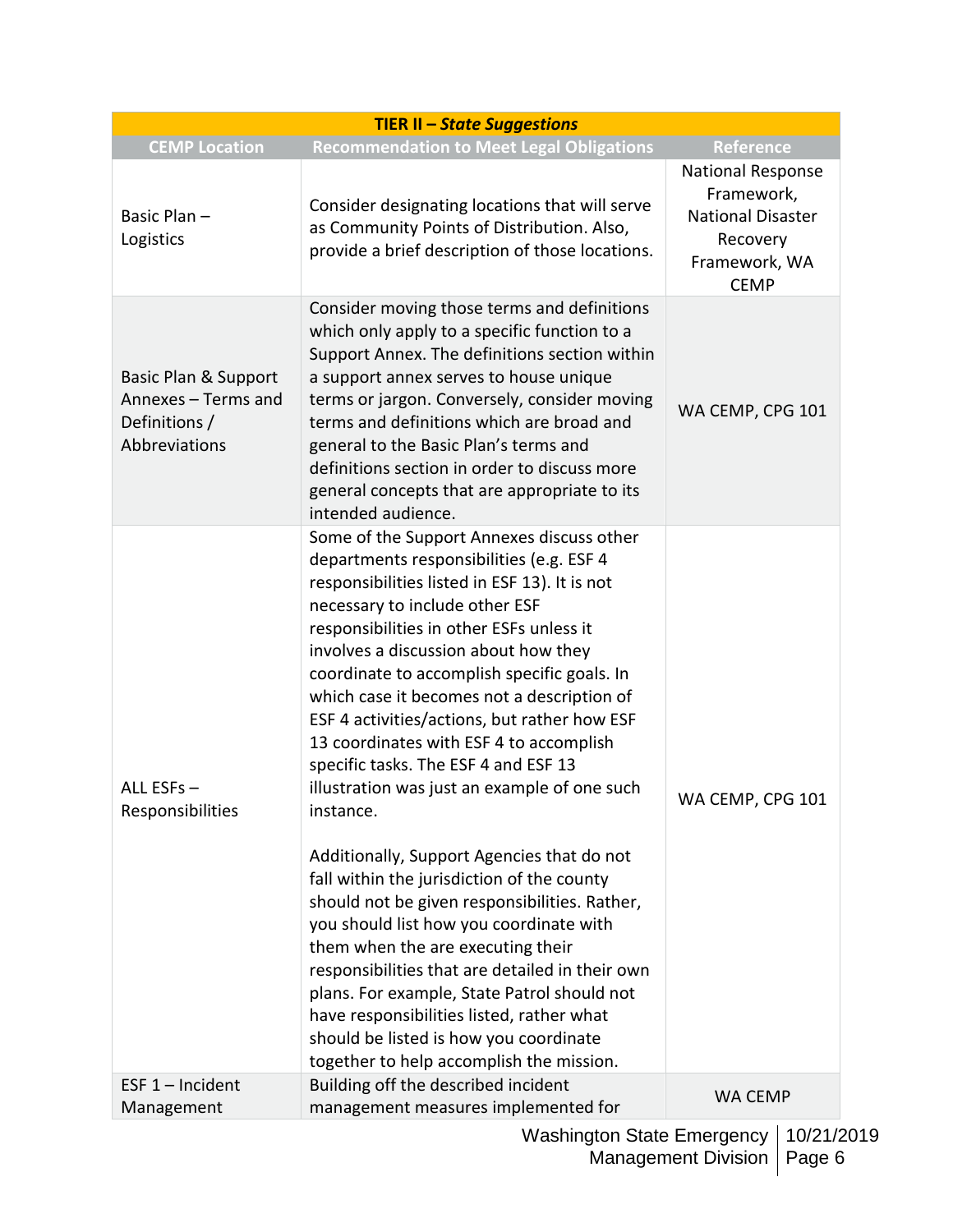| <b>TIER II - State Suggestions</b>  |                                                                                                                                                                                                                                                                                                                                                                                                                                            |                                                                                                                  |
|-------------------------------------|--------------------------------------------------------------------------------------------------------------------------------------------------------------------------------------------------------------------------------------------------------------------------------------------------------------------------------------------------------------------------------------------------------------------------------------------|------------------------------------------------------------------------------------------------------------------|
| <b>CEMP Location</b>                | <b>Recommendation to Meet Legal Obligations</b>                                                                                                                                                                                                                                                                                                                                                                                            | <b>Reference</b>                                                                                                 |
|                                     | roadways, aviation, and railroads, consider<br>describing what incident management<br>practices will be implemented for those<br>involving Maritime and Pipeline incidents.                                                                                                                                                                                                                                                                |                                                                                                                  |
| <b>ESF 2 -</b><br>Communications    | Identify a communications plan which<br>outlines how interoperable communications<br>are established in your jurisdiction.                                                                                                                                                                                                                                                                                                                 | The National<br>Planning<br>Frameworks, WA<br>CEMP, CPG 101                                                      |
| ESF 3 - Local Bridges               | Your plan did an excellent job in describing<br>how both ESF 1 and 3 fit into identifying,<br>prioritizing, and coordinating repair work for<br>roads (including clearance). Also consider<br>addressing how local bridges receive the<br>same attention. Bridges are components of<br>the local road system that require additional<br>resources to inspect and repair which makes<br>them an important aspect to discuss in this<br>ESF. | <b>National Response</b><br>Framework,<br><b>National Disaster</b><br>Recovery<br>Framework, W<br>CEMP, CPG 101  |
| ESF $3$ – Water and<br>Wastewater   | Discuss how this ESF coordinates the<br>provision of temporary water distribution<br>and arranges for wastewater collection<br>systems to be established.                                                                                                                                                                                                                                                                                  | National Response<br>Framework,<br><b>National Disaster</b><br>Recovery<br>Framework, W<br>CEMP, CPG 101         |
| ESF 6 - Shelters                    | Consider discussing the process and<br>procedures to address unaccompanied<br>children, registered offenders when they<br>arrive at shelters.                                                                                                                                                                                                                                                                                              | <b>National Response</b><br>Framework,<br><b>National Disaster</b><br>Recovery<br>Framework, WA<br>CEMP, CPG 101 |
| ESF 8 - Vector Control              | Briefly discuss how vector control services<br>are provided for during an outbreak.                                                                                                                                                                                                                                                                                                                                                        | <b>National Disaster</b><br>Recovery<br>Framework, WA<br>CEMP, CPG 101                                           |
| $EST 8 - Mass$<br>Casualty/Fatality | Consider addressing the methodology behind<br>the establishment of Emergency Treatment<br>Centers or Mass Casualty Collection Centers.                                                                                                                                                                                                                                                                                                     | <b>National Response</b><br>Framework, WA<br>CEMP, CPG 101                                                       |
| $ESF 9 - Search$ and<br>Rescue      | Briefly discuss your jurisdiction's capabilities<br>in performing Waterborne SAR. Also discuss<br>any methods for tracking the location of<br>distressed individuals. Lastly, consider                                                                                                                                                                                                                                                     | <b>National Response</b><br>Framework, WA<br>CEMP, CPG 101                                                       |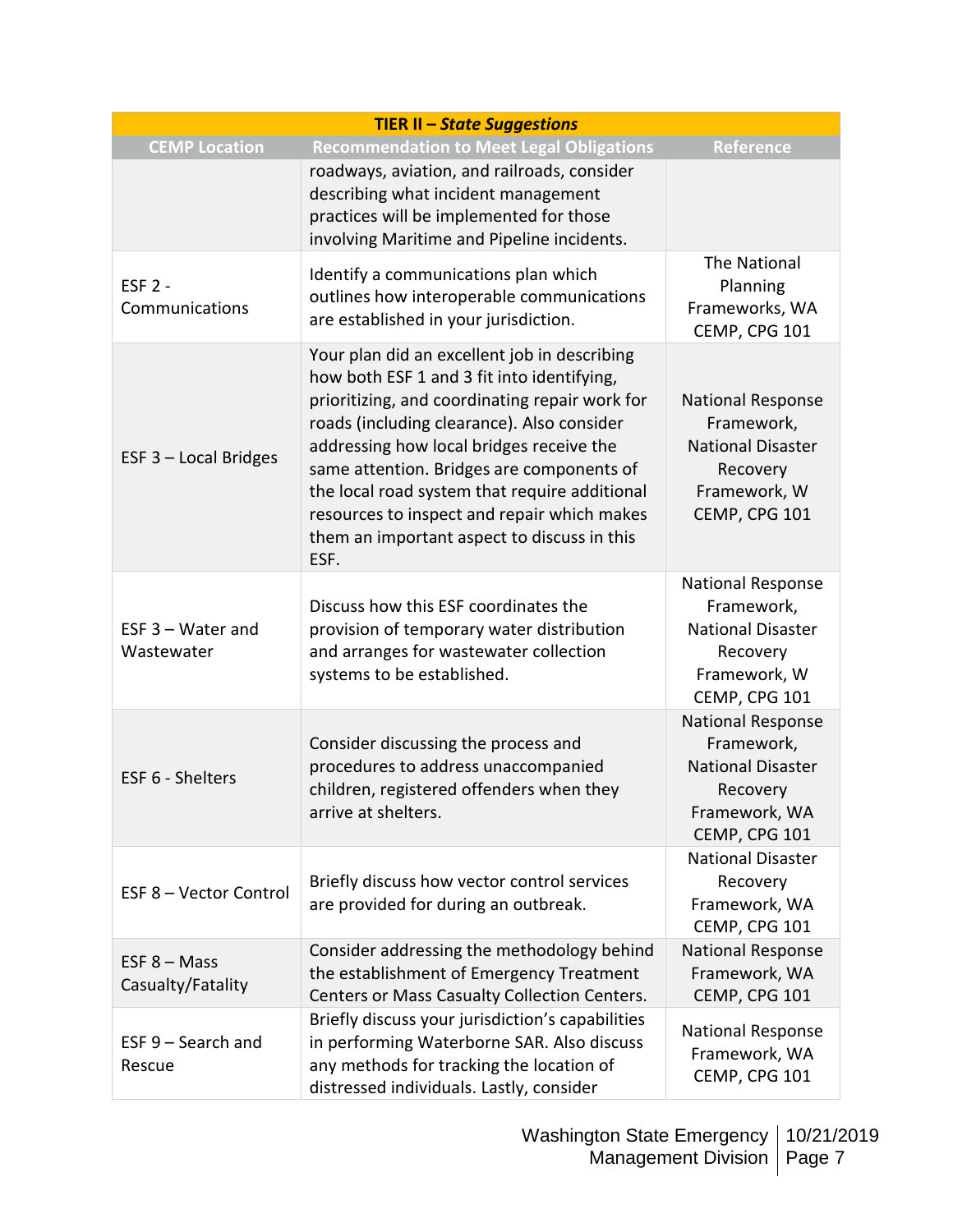| <b>TIER II - State Suggestions</b>                   |                                                                                                                                                                                                                                                                                                                                                                                                                                                                                                                                                                                                   |                                                                                                                |
|------------------------------------------------------|---------------------------------------------------------------------------------------------------------------------------------------------------------------------------------------------------------------------------------------------------------------------------------------------------------------------------------------------------------------------------------------------------------------------------------------------------------------------------------------------------------------------------------------------------------------------------------------------------|----------------------------------------------------------------------------------------------------------------|
| <b>CEMP Location</b>                                 | <b>Recommendation to Meet Legal Obligations</b>                                                                                                                                                                                                                                                                                                                                                                                                                                                                                                                                                   | <b>Reference</b>                                                                                               |
|                                                      | discussing how SAR evacuations are<br>coordinated.                                                                                                                                                                                                                                                                                                                                                                                                                                                                                                                                                |                                                                                                                |
| ESF 12 -Disruption,<br>Extended Outage,<br>Neighbors | Consider discussing what impacts a<br>significant disruption in energy supplies (gas,<br>electricity, natural gas, etc.) would cause. A<br>secondary consideration would then be to<br>discuss a plan to manage and endure those<br>extended energy outages. Lastly, consider<br>discussing how disruptions to energy supplies<br>or suppliers in neighboring geographical<br>areas affect your jurisdiction and others.                                                                                                                                                                          | The National<br>Planning<br>Framework, WA<br>CEMP, CPG 101                                                     |
| ESF 12 - Energy<br>Providers                         | Consider listing the energy providers in your<br>jurisdiction. Additionally, list the services and<br>resources that they provide.                                                                                                                                                                                                                                                                                                                                                                                                                                                                | WA CEMP, CPG 101                                                                                               |
| <b>ESF 14</b>                                        | ESF 14 has been superseded by the<br>development of the National Disaster<br>Recovery Framework and is being replaced in<br>the National Response Framework to<br>coordinate lifelines. While a Long-Term<br>Recovery annex is no longer necessary, you<br>may opt to keep it (consider renaming to ESF<br>21, or 22, etc. to maintain consistency with<br>guidance) or use it to begin building a<br>Recovery Plan to compliment your response<br>efforts (for more information talk to the EMD<br>Recovery Coordinator about the<br>implementation of the Washington<br>Restoration Framework). | <b>National Response</b><br>Framework,<br><b>National Disaster</b><br>Recovery<br>Framework, WA<br><b>CEMP</b> |
| ESF 15 - Notices                                     | The topics covered within ESF 15 encompass<br>aspects of nearly all of the activities of other<br>ESFs and is therefore a difficult Support<br>Annex to develop. Considering this, your ESF<br>15 Annex demonstrates a high-level of<br>development and forward thinking. There are<br>only a few considerations which can be<br>addressed.<br>Discuss how information pertaining to the<br>potential impacts of secondary hazards is<br>relayed to the public. Discuss mechanisms<br>which will be in place for the family<br>reunification process. Discuss the                                 | <b>National Response</b><br>Framework,<br><b>National Disaster</b><br>Recovery<br>Framework, WA<br><b>CEMP</b> |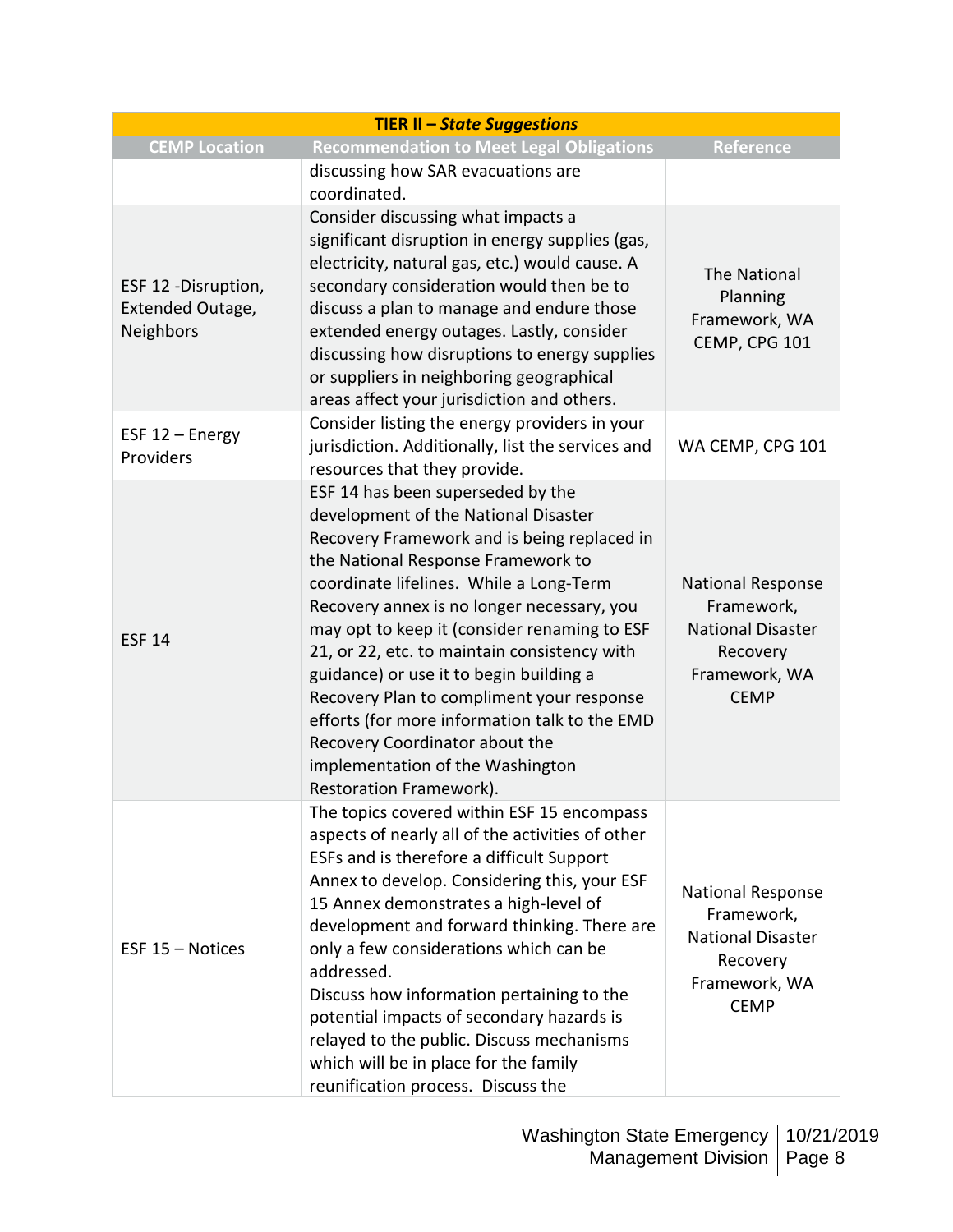| <b>TIER II - State Suggestions</b> |                                                 |           |
|------------------------------------|-------------------------------------------------|-----------|
| <b>CEMP Location</b>               | <b>Recommendation to Meet Legal Obligations</b> | Reference |
|                                    | notifications provided for emergency            |           |
|                                    | transportation information. Lastly, discuss     |           |
|                                    | the possibility of providing announcements      |           |
|                                    | for upcoming community meetings (i.e.           |           |
|                                    | involving state officials, local authorities,   |           |
|                                    | damage assessments, etc.).                      |           |

| <b>TIER I-Optional</b>                         |                                                                                                                                                                                                                                                                                                    |                         |
|------------------------------------------------|----------------------------------------------------------------------------------------------------------------------------------------------------------------------------------------------------------------------------------------------------------------------------------------------------|-------------------------|
| <b>CEMP Location</b>                           | <b>Recommendation to Meet Legal Obligations</b>                                                                                                                                                                                                                                                    | Reference               |
| General                                        | The biggest concern with accreditation<br>entities and requirements, is detailed<br>explanations of process and procedures. It is<br>often not enough to simply address that you<br>perform an activity, but rather explain each<br>step of the process involved to accomplish<br>such activities. | <b>EMAP</b>             |
| <b>Basic Plan</b>                              | Develop and/or reference a multi-year<br>strategic plan complete with goals,<br>objectives, milestones, and implementation<br>methods.                                                                                                                                                             | <b>EMAP 3.1.1</b>       |
| Basic Plan - Concept<br>of Operations          | Discuss some basic NIMS concepts (i.e.<br>modular, unified command process, span of<br>control, etc.)                                                                                                                                                                                              | <b>EMAP 4.5.1</b>       |
| Basic Plan -<br>Communications                 | There are a lot of elements to try and provide<br>methods and processes regarding crisis<br>communication, public information, and<br>education.                                                                                                                                                   | EMAP 4.11.1 -<br>4.11.4 |
| Basic Plan -<br>Development and<br>Maintenance | A training and exercise program contains<br>numerous components. Accreditation is<br>primarily concerned with the methods used<br>to train, exercise, and track all this data.                                                                                                                     | EMAP 4.9 - 4.10         |

| <b>Additional Considerations</b> |                                                                 |  |
|----------------------------------|-----------------------------------------------------------------|--|
| <b>CEMP Location</b>             | Recommendation                                                  |  |
|                                  | This CEMP is excellently written and constructed. It is evident |  |
|                                  | that a lot of hard work went into this current version of your  |  |
| <b>CEMP Overall</b>              | CEMP and you should be very proud of what you have              |  |
|                                  | accomplished. This Plan is one of the few that have ever        |  |
|                                  | received such significant score on the Tiered Evaluation        |  |
|                                  | Checklist. It was a pleasure to review.                         |  |